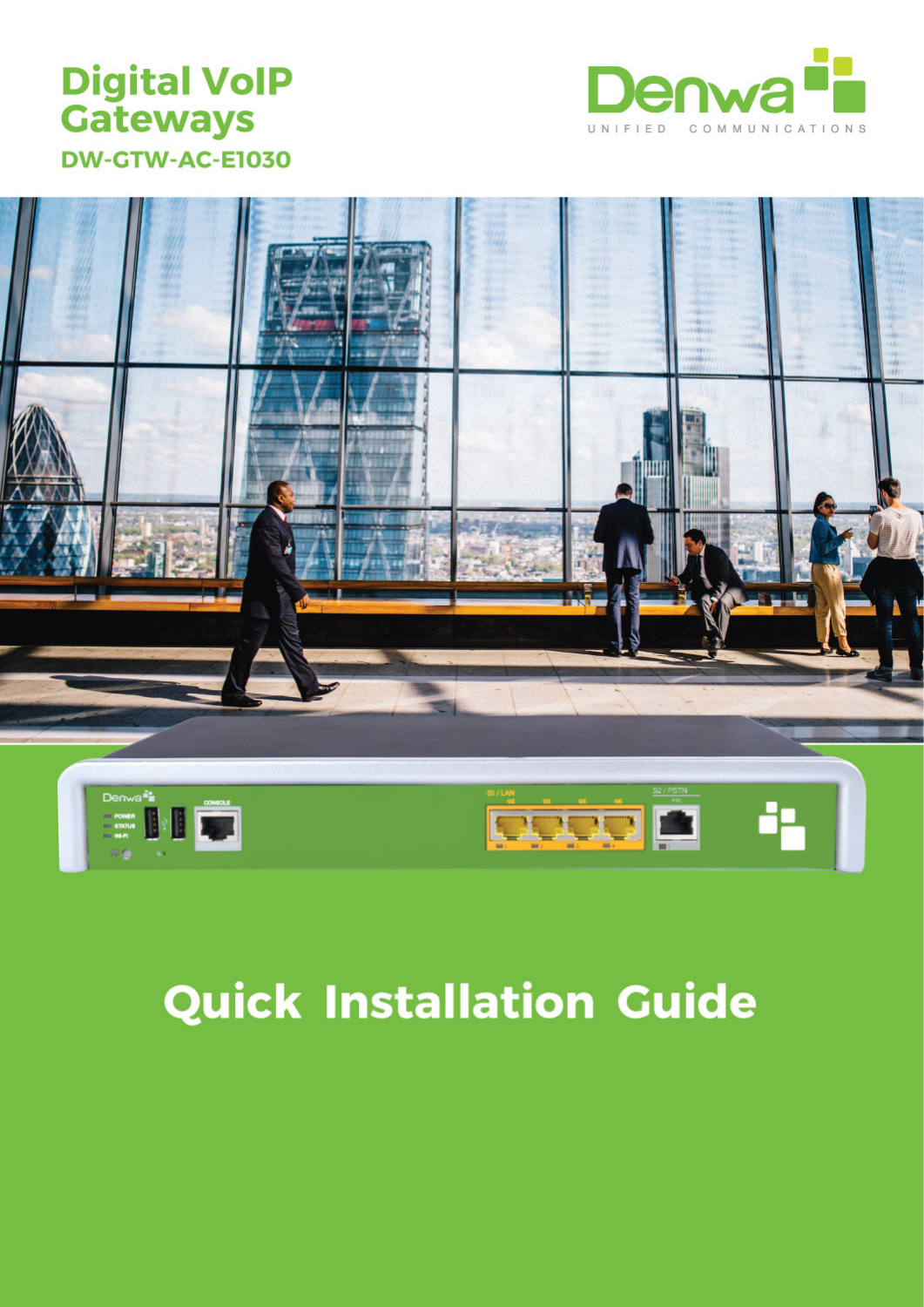

## **1 Introduction**

This document provides a hardware description of the DW-GTW-AC-E1030 (hereafter referred to as *device*) and step-by-step procedures for mounting and cabling the device.

The device supports the following interfaces:

- Four Gigabit Ethernet (10/100/1000Base-T) LAN ports
- Single E1/T1 port interface over a single copper wire pair (PRI interface is a customer-ordered item
- Two USB ports for optional, USB storage services
- Serial console port (RJ-45) for device management

## **2 Package content**

Follow the procedure below for unpacking the carton in which the device is shipped.

- DW-GTW-AC-E1030
- Four anti-slide bumpers for desktop installation
- Two mounting brackets for 19-inch rack mounting
- One AC power cable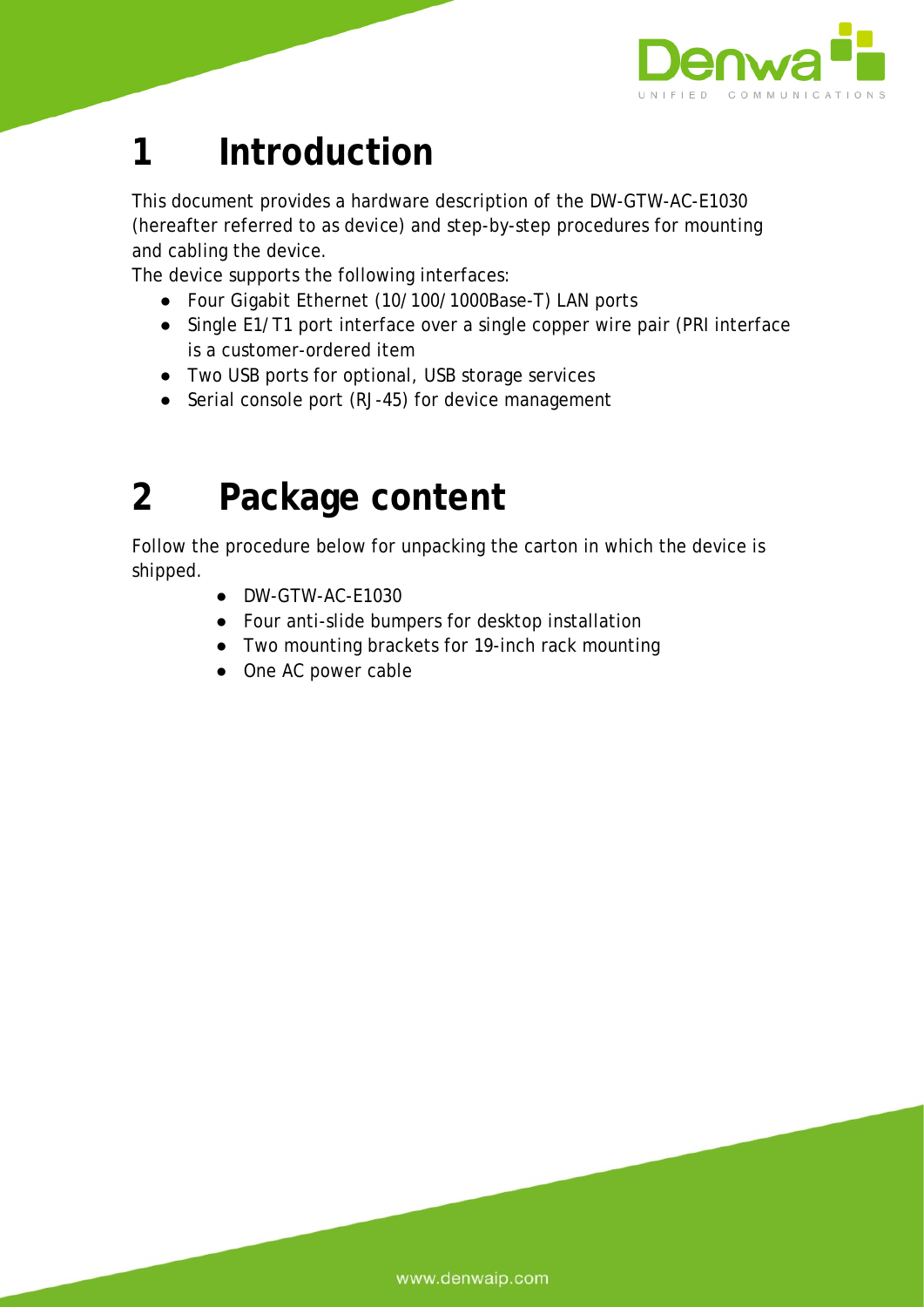

## **3 Physical Description**

This section provides a physical description of the device.

## **3.1 Physical Dimensions**

The device's physical dimensions and weight are listed in the table below:

| <b>Physical Specification</b>      | Value                                                                                                                                   |  |
|------------------------------------|-----------------------------------------------------------------------------------------------------------------------------------------|--|
| Dimensions $(H \times W \times D)$ | 4.37 (10) x 31.0 cm x 21.0 cm (1.72 x 12.2 x 8.3<br>in.)                                                                                |  |
| Weight                             | $2.0 \text{ kg}$ (4.4 lbs.)                                                                                                             |  |
| Environmental                      | Operational: 0 to 40 $^{\circ}$ C (32 to 104 $^{\circ}$ F)<br>Storage: -25 to 70°C (-13 to 158°F)<br>Humidity: 10 to 90% non-condensing |  |
| <b>MTBF</b>                        | 373,972                                                                                                                                 |  |

Table 3-1: Physical Dimensions

## **3.2 Front Panel Description**

This section describes the device's front panel.

### **3.2.1 Ports and Buttons**

The device's front panel is shown in the figure below and described in the subsequent table.



Figure 3-1: Front Panel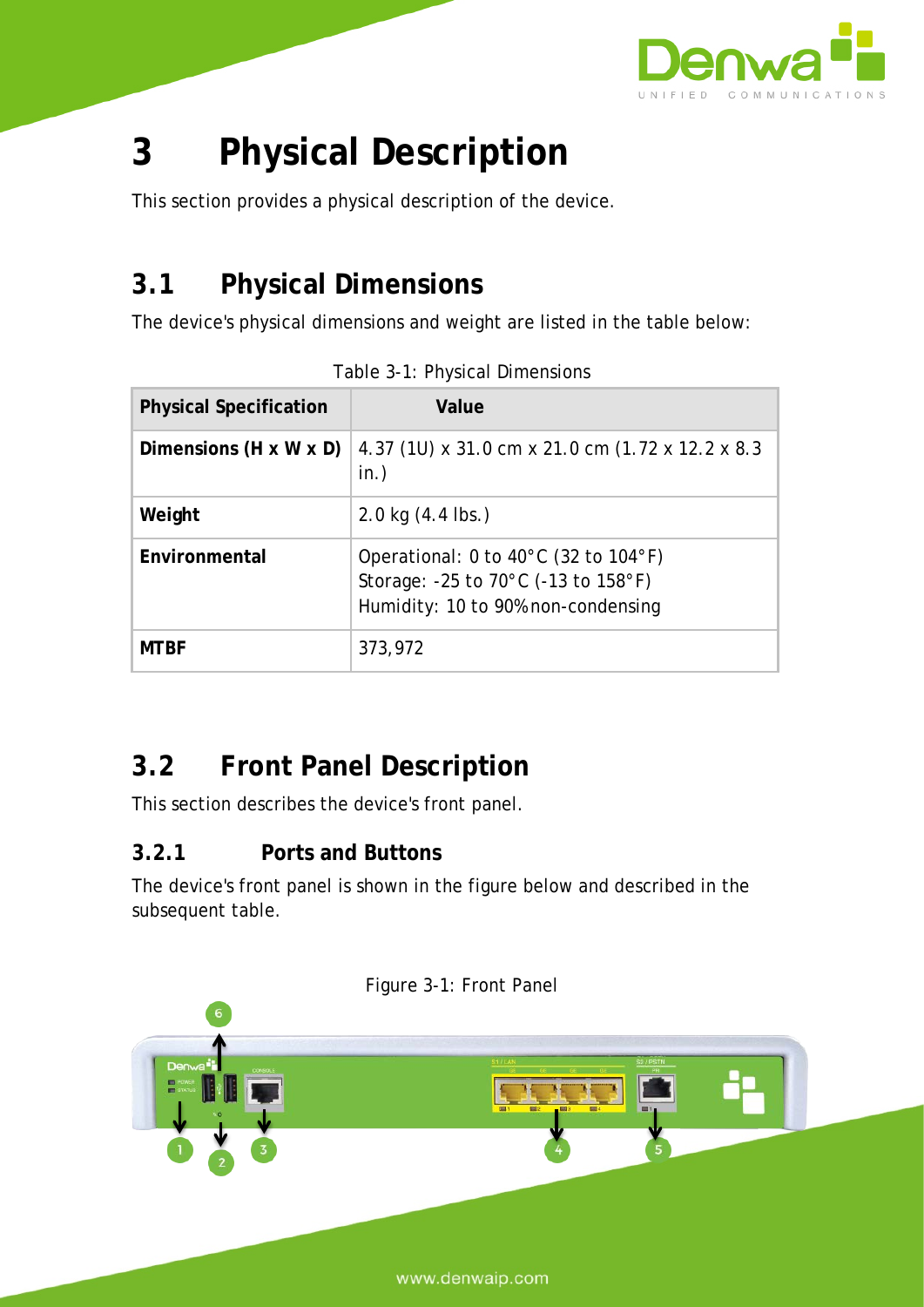

| Item<br>#      | Label                 | Description                                                                                                                                                                                                                                                                                                                                        |
|----------------|-----------------------|----------------------------------------------------------------------------------------------------------------------------------------------------------------------------------------------------------------------------------------------------------------------------------------------------------------------------------------------------|
| 1              | <b>POWER / STATUS</b> | LEDs indicating the status of the power and<br>reboot/initialization.                                                                                                                                                                                                                                                                              |
| $\overline{2}$ | $\frac{1}{2}$         | Reset pinhole button for resetting the device and<br>optionally, for restoring the device to factory<br>defaults. To restore the device to factory defaults,<br>do the following:<br>With a paper clip or any other similar pointed<br>object, press and hold down the pinhole button for<br>at least 12 seconds, but no longer than 25<br>seconds |
| 3              | <b>CONSOLE</b>        | RJ-45 port for RS-232 serial communication                                                                                                                                                                                                                                                                                                         |
| 4              | LAN                   | Up to four Gigabit Ethernet (10/100/1000Base-T)<br>ports for connecting to LAN network (IP phones,<br>computers, or switches). These ports support half-<br>and full-duplex modes, auto-negotiation, and<br>straight or crossover cable detection.                                                                                                 |
| 5              | PRI                   | Single E1/T1 port interface (RJ-48).<br>Note: PRI interface is a customer-ordered item.                                                                                                                                                                                                                                                            |
| 6              | <b>USB</b>            | Two USB 2.0 ports, which can be used, for<br>example, for various storage capabilities using an<br>external USB hard drive or flash disk (disk on key).                                                                                                                                                                                            |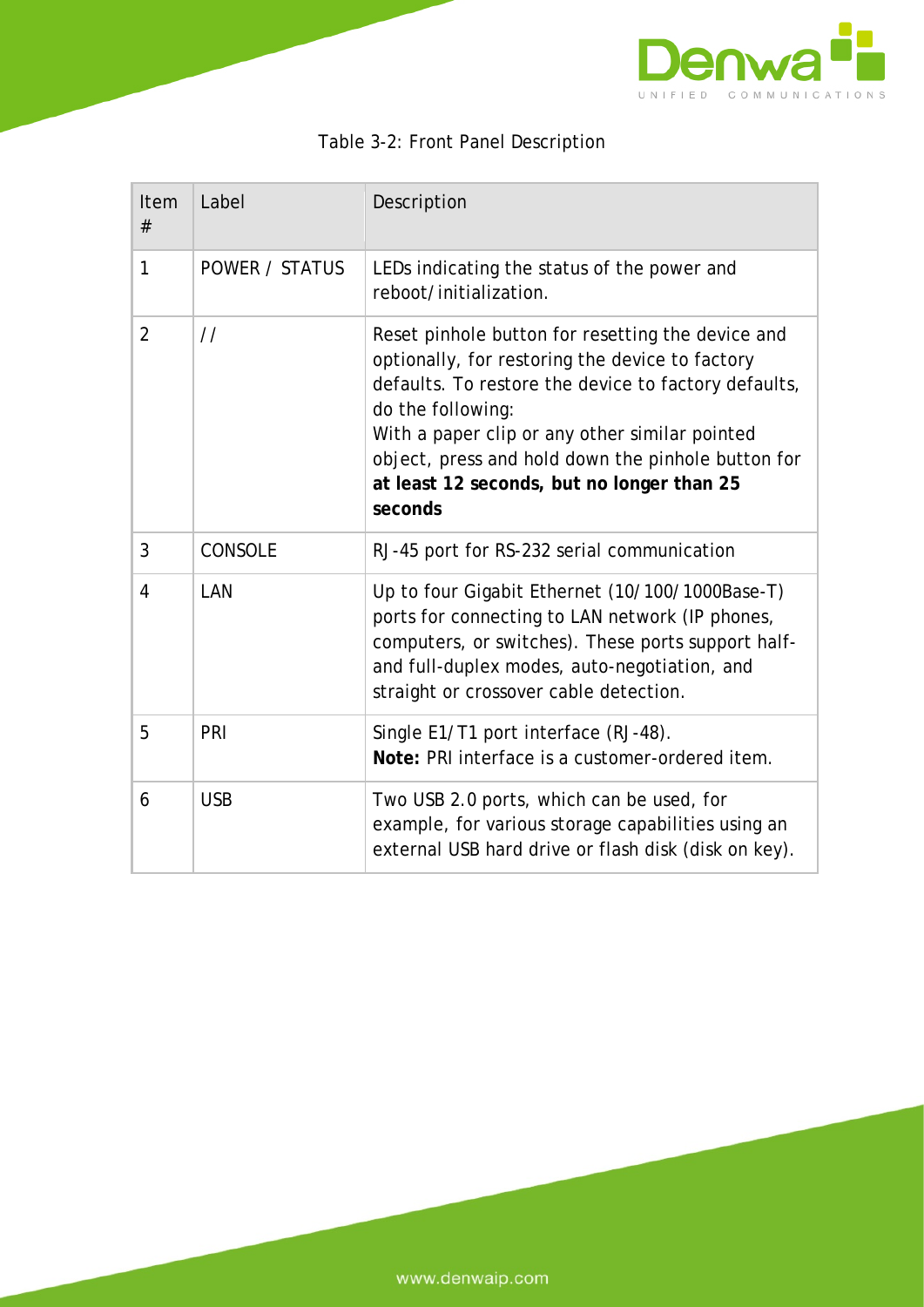

### **3.2.2 LED Descriptions**

This section describes the LEDs provided on the front panel.

### **3.2.3.1 Operational Status LED**

The **STATUS** LED indicates the operating status, as described in the table below.

| <b>LED Color</b> | <b>LED State</b> | Description                                                                                                                |
|------------------|------------------|----------------------------------------------------------------------------------------------------------------------------|
| Green            | 0n               | Device is operational.                                                                                                     |
|                  | Fast Flashing    | Initial rebooting stage.<br>Software upgrade (.cmp file) in process (currently<br>supported only by Software Version 6.8). |
| Red              | On               | Boot failure.                                                                                                              |
|                  | Off              | Advanced rebooting stage.                                                                                                  |

### Table 3-3: STATUS LED Description

### **3.2.3.2 LAN Interface LED**

Each Ethernet port provides a LED for indicating LAN operating status, as described in the table below.

| <b>LED Color</b> | <b>LED State</b> | Description                               |
|------------------|------------------|-------------------------------------------|
| Green            | On               | Ethernet link established.                |
|                  | Flashing         | Data is being received or<br>transmitted. |
|                  | 0ff              | No Ethernet link.                         |

### Table 3-4: LAN LED Description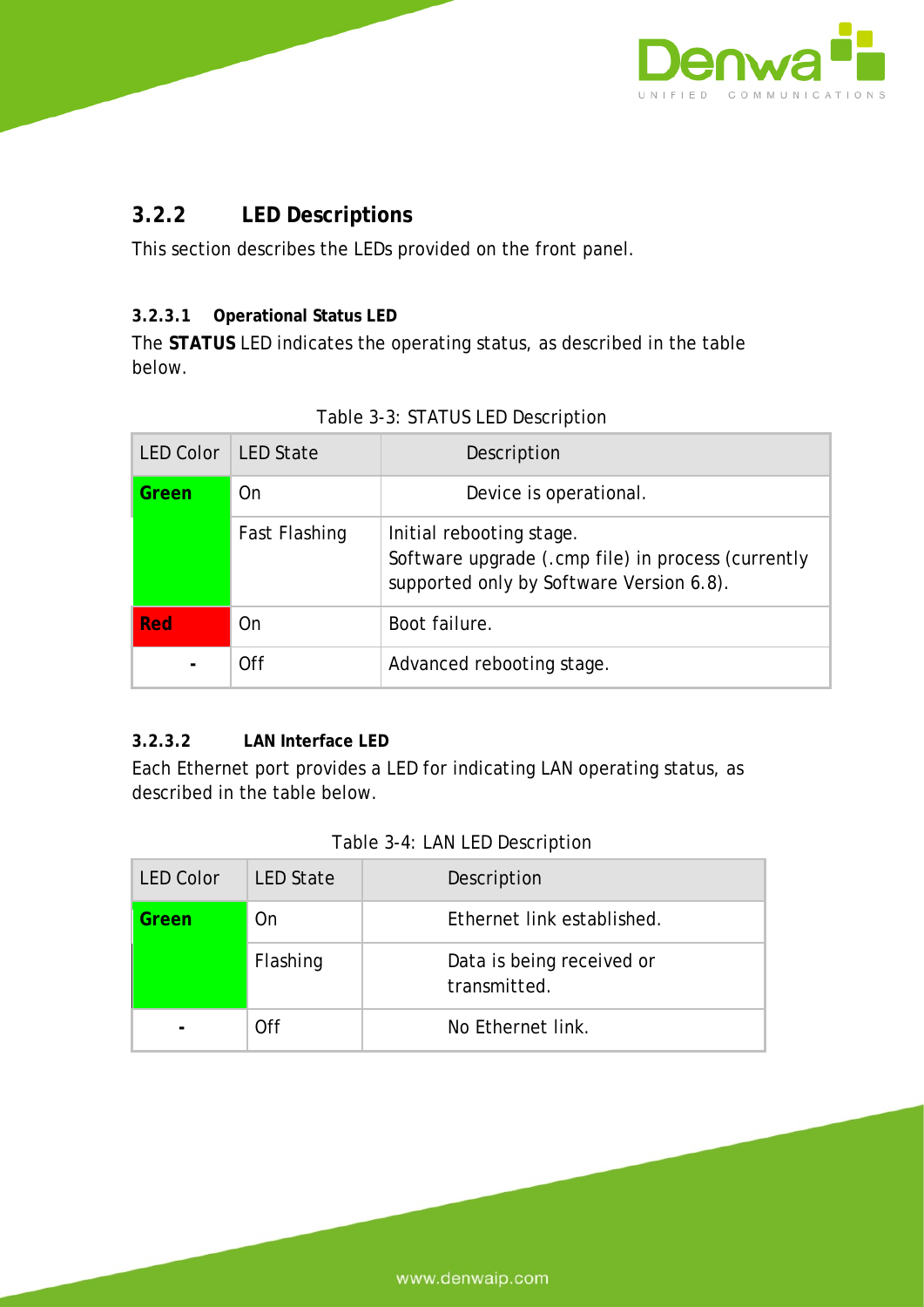

#### **3.2.3.3 E1/T1 LEDs**

The E1/T1 trunk port provides a LED for indicating operating status, as described in the table below:

| Color      | <b>State</b> | Description                                                                                                                                                                                                  |
|------------|--------------|--------------------------------------------------------------------------------------------------------------------------------------------------------------------------------------------------------------|
| Green      | On           | Trunk is synchronized (normal operation).                                                                                                                                                                    |
| <b>Red</b> | On           | Loss due to any of the following signals:<br>• LOS - Loss of Signal<br>• LOF - Loss of Frame<br>• AIS - Alarm Indication Signal (the Blue<br>Alarm)<br>• RAI - Remote Alarm Indication (the<br>Yellow Alarm) |
|            | <b>Off</b>   | Failure / disruption in the AC power supply or<br>the power is currently not being supplied to the<br>device through the AC power supply entry.                                                              |

### Table 3-5: E1/T1 LED Description

### **3.2.3.4 Power LED**

The **POWER** LED indicates the power supply status, as described in the table below.

| LED Color   LED State |     | Description                      |
|-----------------------|-----|----------------------------------|
| Green                 | On. | Power is received by the device. |
|                       | ∩ff | No power received by the device. |

### Table 3-6: POWER LED Description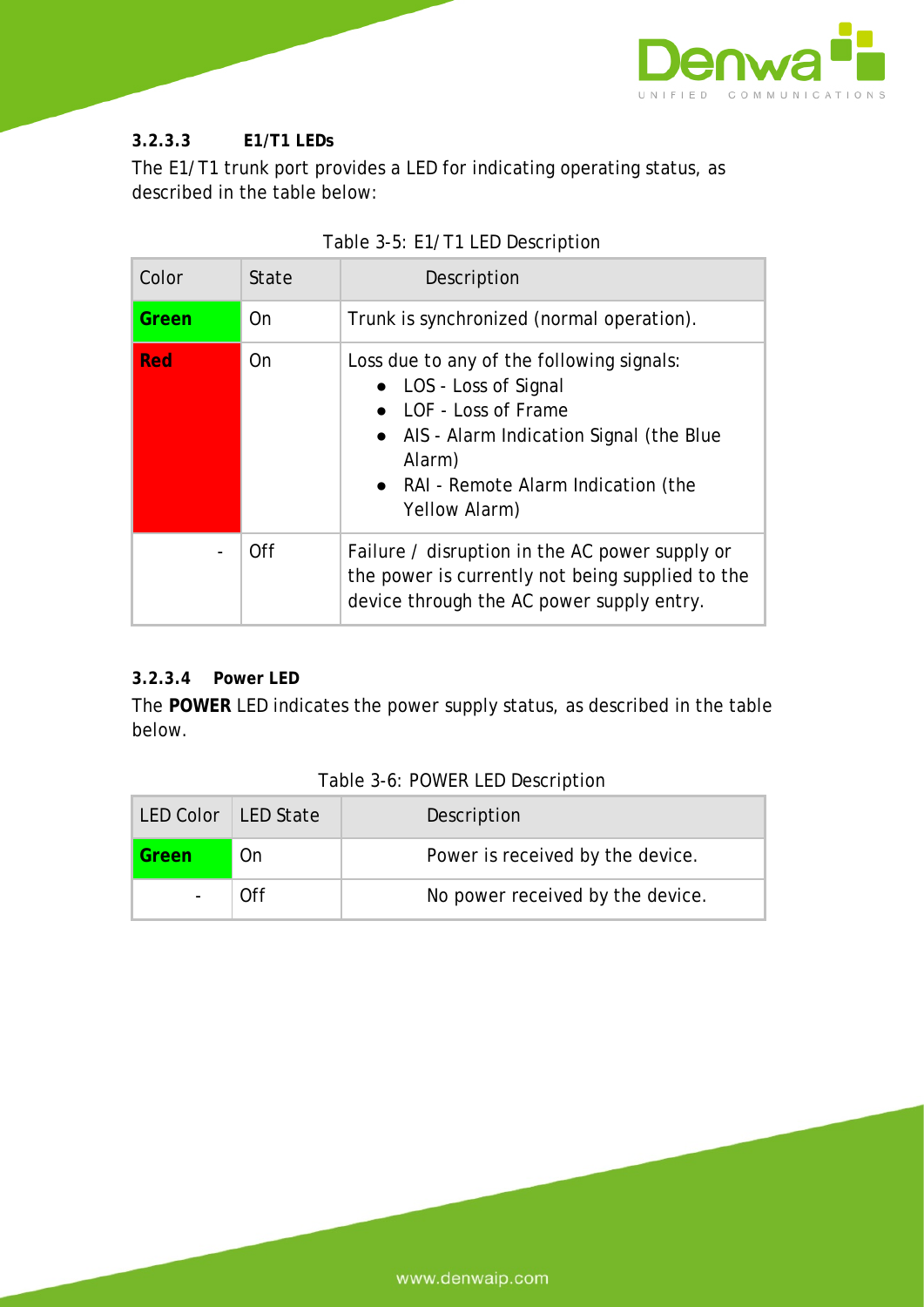

## **3.3 Rear Panel Description**

The device's rear panel is shown in the figure below and described in the subsequent table.





Table 3-7: Real Panel Description

| Item# | Label                         | <b>Description</b>                 |
|-------|-------------------------------|------------------------------------|
|       |                               | Protective earthing screw.         |
|       | 17 O                          | Power switch (O is off; I is on).  |
| ٩     | 100-240V~50-60Hz 0.8A<br>Max. | Three-prong AC power supply entry. |

## **4 Mounting the Device**

The device can be mounted in one of the following ways: Placed on a desktop Installed in a standard 19-inch rack

> Warning: Do not place any equipment directly on top of the device or adjacent to its sides (at least 13-cm separation). In addition, if you are mounting the device in a 19-inch rack, ensure that at least a 3U separation is maintained between the device and other mounted devices or equipment.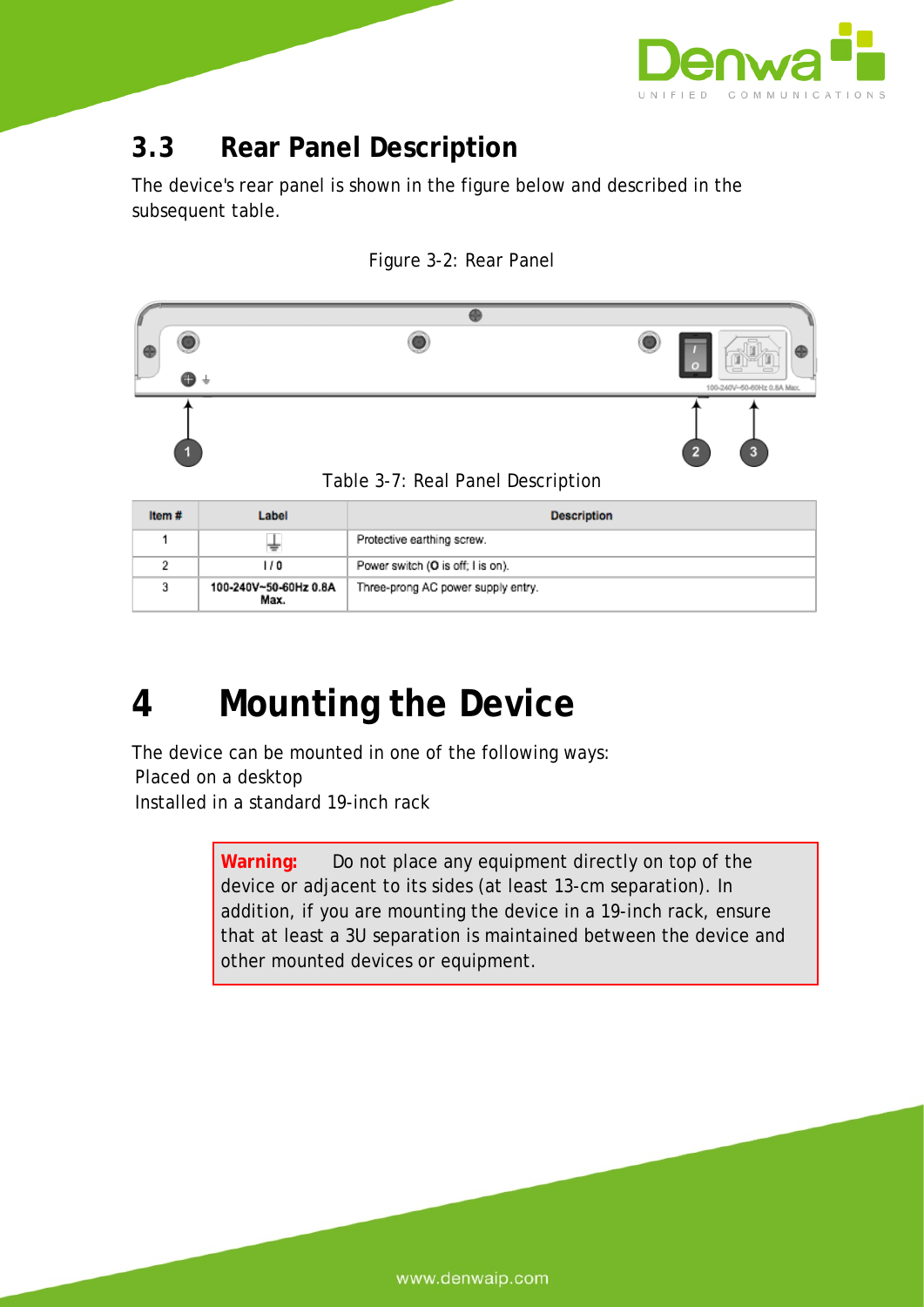

## **4.1 Desktop Mounting**

The device can be placed on a desktop when its four anti-slide bumpers (supplied) are attached to the underside of the device. To attach the anti-slide rubber bumpers to the device:

**1.** Flip the device over so that its underside faces up.

**2.** Locate the four anti-slide grooves on the underside - one in each corner.

**3.** Peel off the adhesive, anti-slide rubber feet and stick one in each anti-slide groove.



Figure 4-1: Location for Applying Rubber Feet

- $1 =$  Mounted anti-slide rubber feet
- $2$  = Anti-slide groove

**4.** Flip the device over again so that it rests on the rubber feet and place it in the required position on a desktop.

## **4.2 19-Inch Rack Mounting**

The device can be installed in a standard 19-inch rack by implementing one of the following mounting methods:

● Placing it on a pre-installed shelf in a 19-inch rack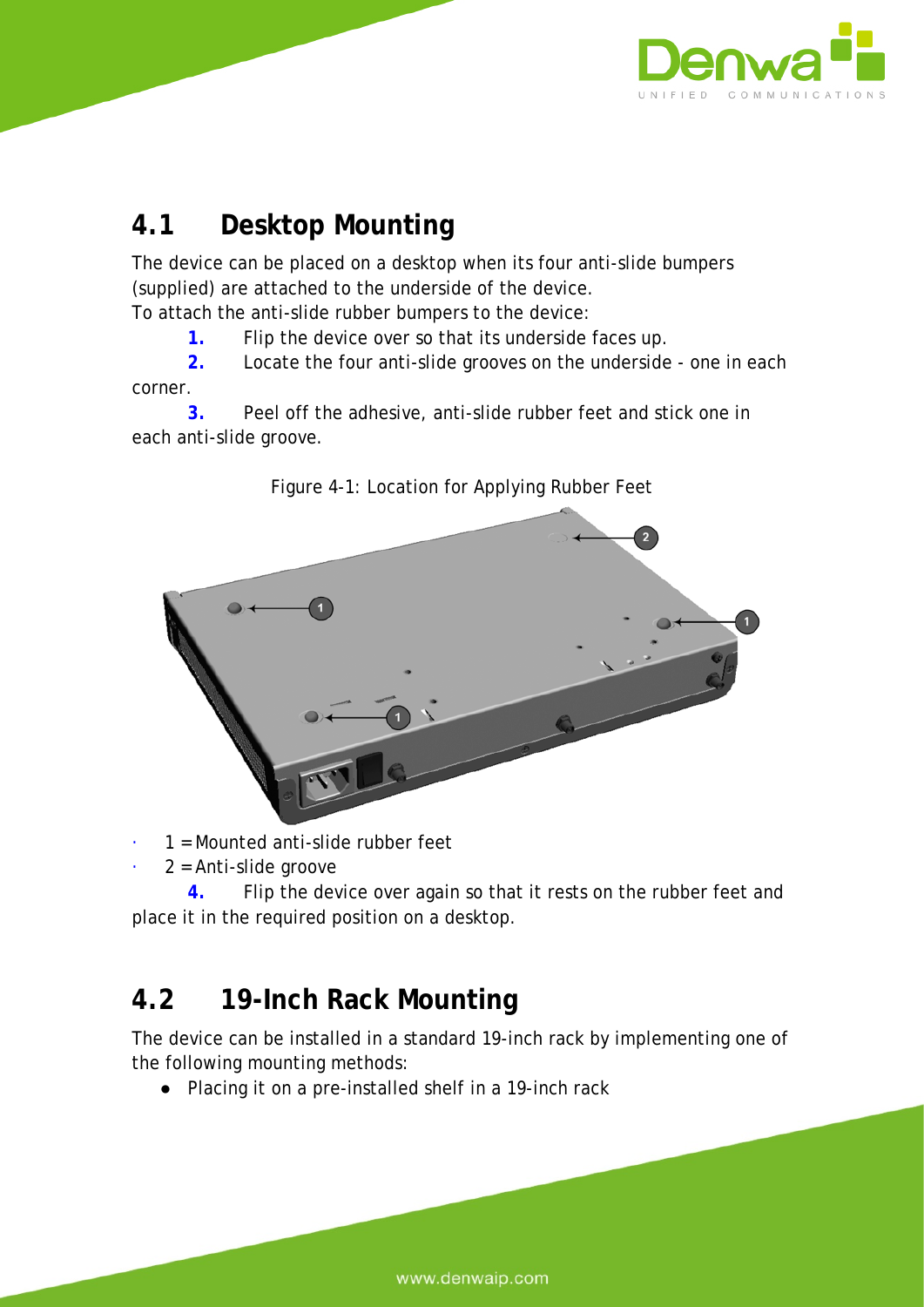

● Attaching it directly to the rack's frame using the device's mounting brackets (supplied) that need to be attached to the chassis – see Section 4.2.2 on page 21

#### **Rack Mount Safety Instructions**

When installing the chassis in a rack, implement the following safety instructions:

Elevated Operating Ambient Temperature: If installed in a closed or multi-unit rack assembly, the operating ambient temperature of the rack environment may be greater than room ambient temperature. Therefore, consideration should be given to installing the equipment in an environment with maximum ambient temperature (Tma) of 40°C (104°F).

Reduced Air Flow: Installation of the equipment in a rack should be such that the amount of air flow required for safe operation on the equipment is not compromised.

Mechanical Loading: Mounting of the equipment in the rack should be such that a hazardous condition is not achieved due to uneven mechanical loading.

Circuit Overloading: Consideration should be given to the connection of the equipment to the supply circuit and the effect that overloading of the circuits might have on over-current protection and supply wiring. Appropriate consideration of equipment nameplate ratings should be used when addressing this concern.

Reliable Earthing: Reliable earthing of rack-mounted equipment should be maintained. Particular attention should be given to supply connections other than direct connections to the branch circuit (e.g., use of power strips).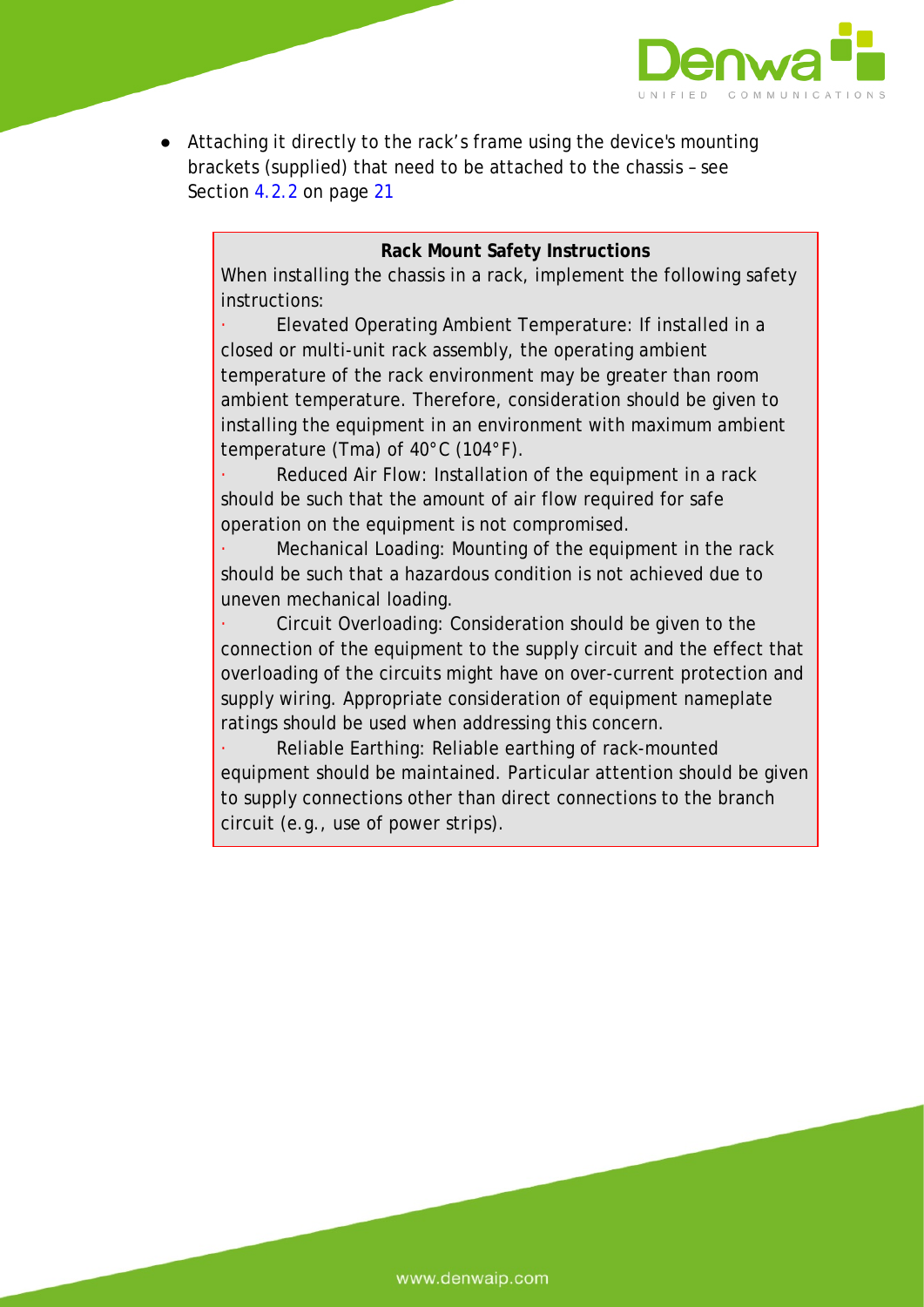

### **4.2.1 Using a Pre-installed Rack Shelf**

The procedure below describes how to place the device on a pre-installed shelf in a 19-inch rack.

To mount the device on a pre-installed shelf in the rack:

**1.** Before installing it in the rack, ensure that you have a preinstalled rack shelf on which the device can be placed.

- 
- **2.** Place the device on the pre-installed shelf in the rack.

### **4.2.2 Using Mounting Brackets**

The procedure below describes how to mount the device in a 19-inch rack. Rack mounting involves placing the device on a pre-installed rack shelf and then attaching the device's mounting brackets to the device and rack frame. The purpose of the mounting brackets is to secure the device to the rack. Two mounting brackets are provided:

● Left mounting bracket:



Figure 4-2: Left Mounting Bracket

● Right mounting bracket with hole for looping through an optional cable tie (not supplied) for securing cables:



To mount the device in a 19-inch rack using mounting brackets: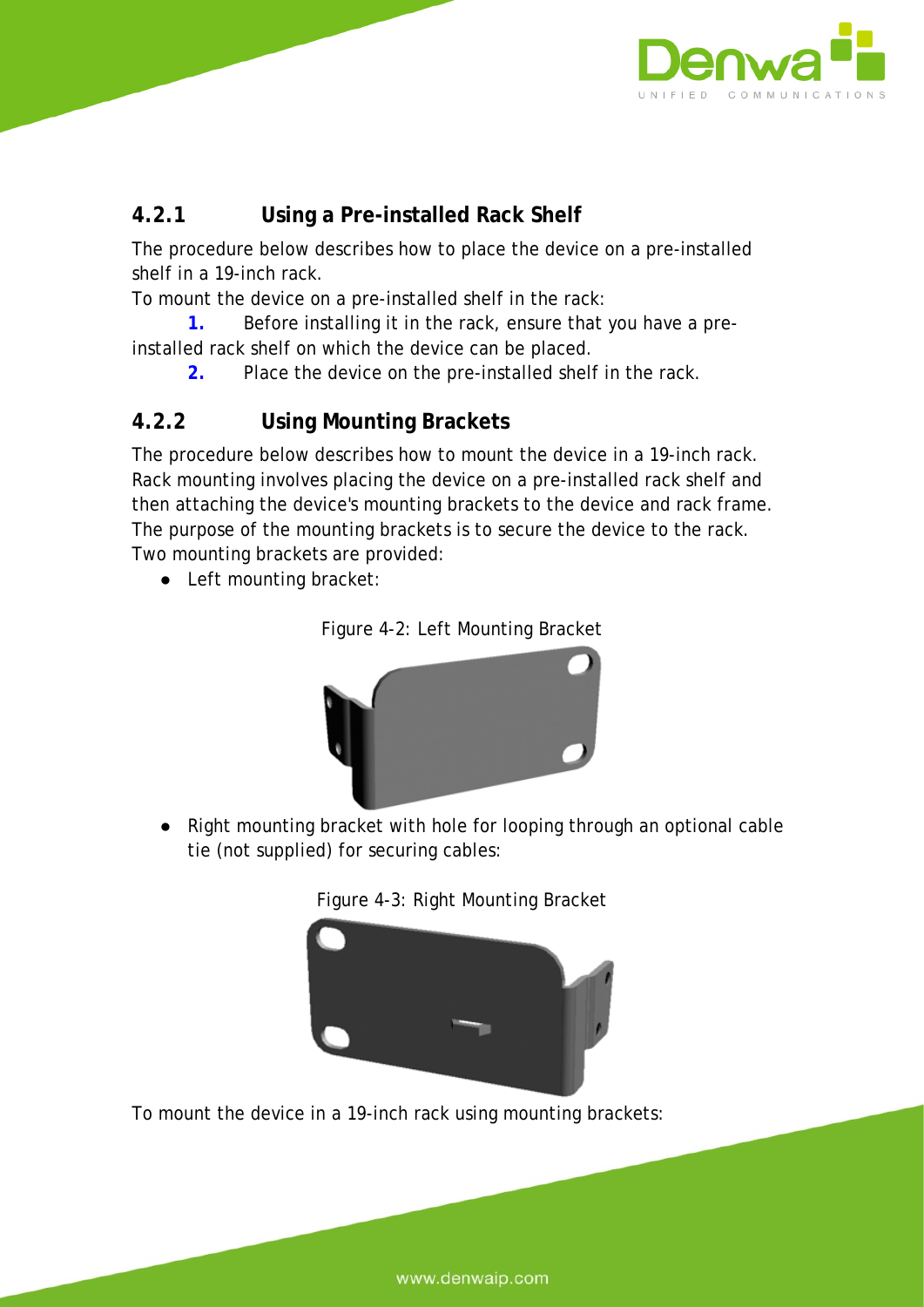

**1.** Attach the two mounting brackets (supplied) to each side of the device's chassis, using the supplied screws, as shown in the figure below:





- $1 =$  Left mounting bracket
- $2$  = Attached screws
- $3$  = Right mounting bracket
- **1.** Place the device on a pre-installed shelf in the rack.
- **2.** Attach the ends of the mounting brackets (that you installed in Step 1)

to the vertical track of the rack's frame, using standard 19-inch rack bolts (not supplied).

## **5 Cabling the Device**

This section describes the cabling of the device, which includes the following: Grounding (earthing) the device Connecting to the LAN Connecting to an E1/T1 trunk Connecting to a computer for serial communication Connecting a USB storage device Connecting to the power supply

## **5.1 Grounding the Device**

The device must be connected to earth (grounded) using an equipmentearthing conductor.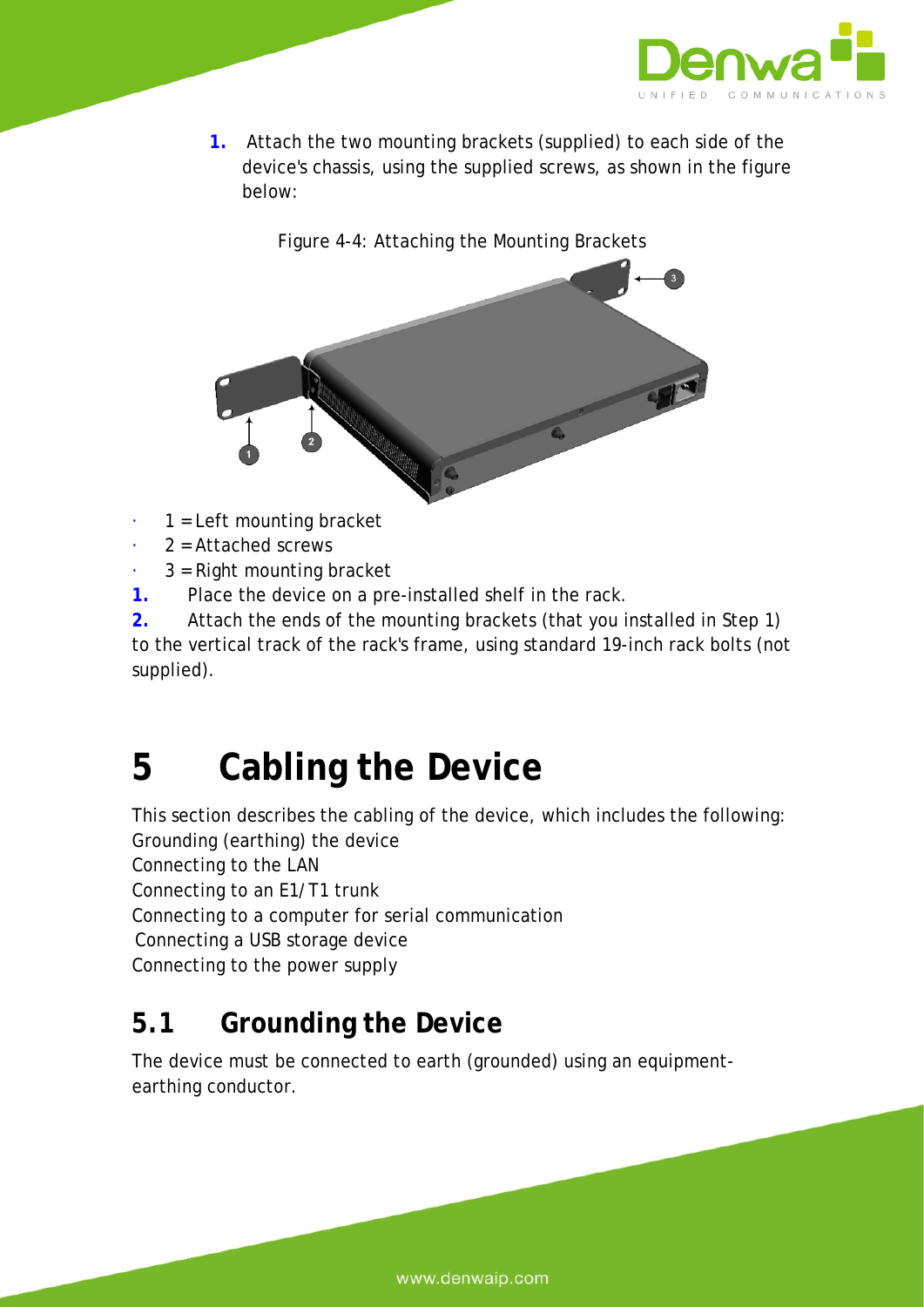

### **Protective Earthing**

The equipment is classified as Class I EN60950 and UL60950 and must be earthed at all times.

**For Finland:** "Laite on liltettava suojamaadoituskoskettimilla varustettuun pistorasiaan."

**For Norway:** "Apparatet rna tilkoples jordet stikkontakt." **For Sweden:** "Apparaten skall anslutas till jordat uttag."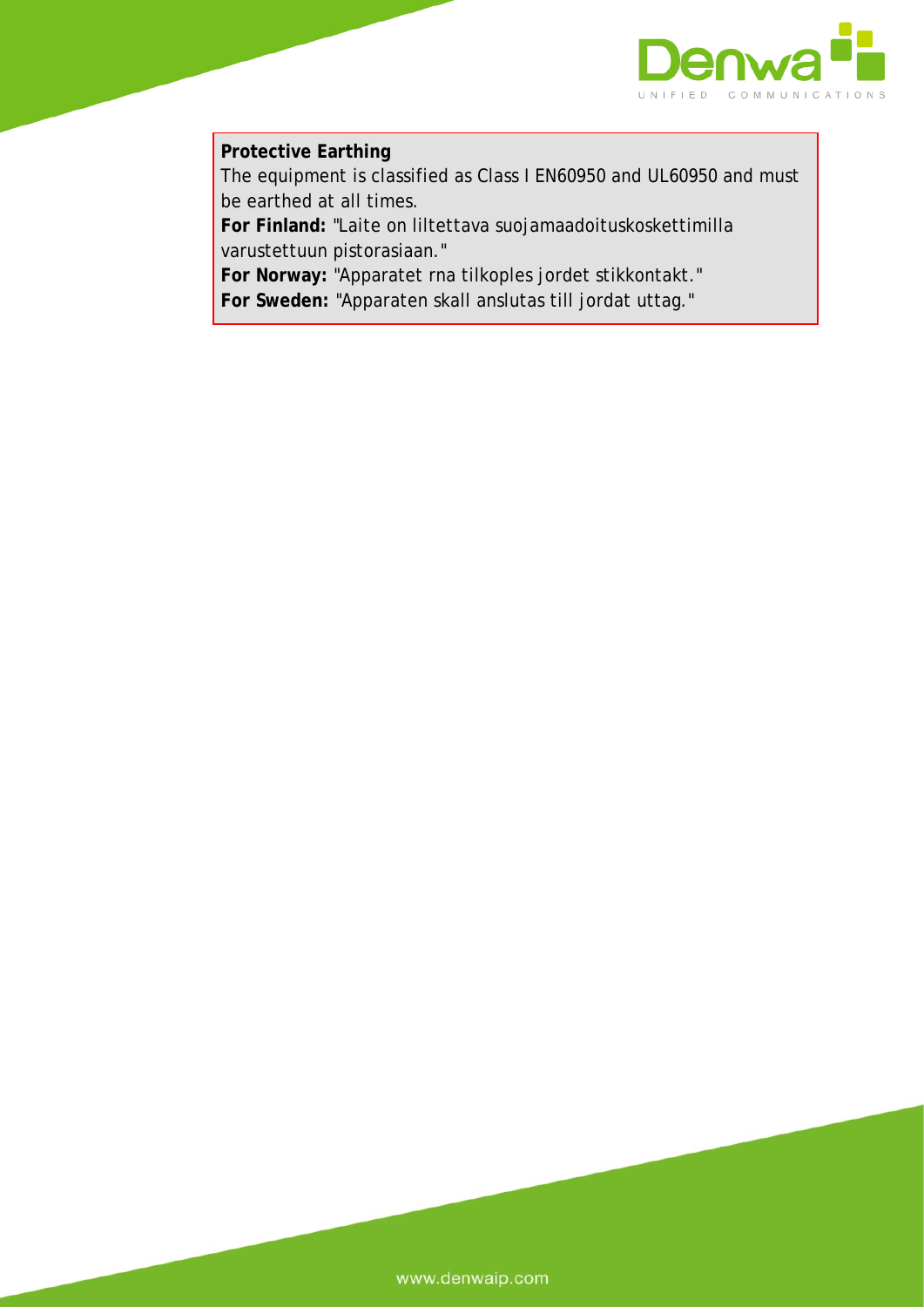

To earth the device:

**1.** Connect an electrically earthed strap of 16 AWG wire (minimum) to the chassis' earthing screw (located on the rear panel), using the supplied washer.

**2.** Connect the other end of the strap to a protective earthing. This should be in accordance with the regulations enforced in the country of installation.





## **5.2 Connecting to the LAN**

The device provides up to four Gigabit Ethernet (10/100/1000Base-T) ports for connection to the LAN (e.g., computers, switches, and IP phones). These ports support half- and full-duplex modes, auto-negotiation, and straight or crossover cable detection.

The RJ-45 connector pinouts are described in the table below:

| Pin            | <b>Signal Name</b>                       |
|----------------|------------------------------------------|
| 1              | Ethernet signal pair (10/100/1000Base-T) |
| $\overline{2}$ |                                          |
| 3              | Ethernet signal pair (10/100/1000Base-T) |
| 6              |                                          |
| 4              | Ethernet signal pair (1000Base-T)        |
| 5              |                                          |
| 7              | Ethernet signal pair (1000Base-T)        |
| 8              |                                          |

Table 5-1: RJ-45 Connector Pinouts for GbE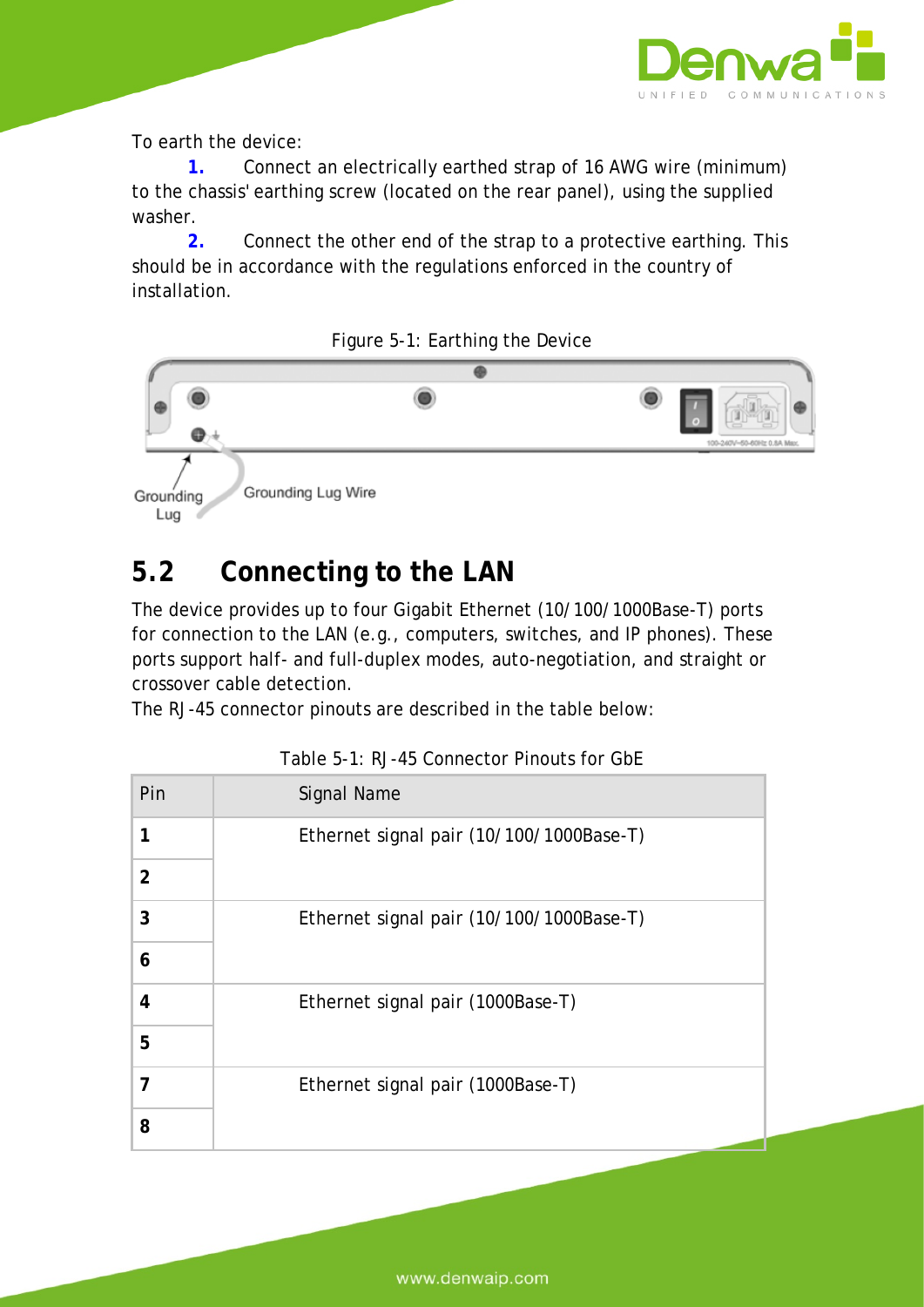

| Shield | Chassis ground |  |
|--------|----------------|--|
|--------|----------------|--|

To connect the device to the LAN:

**1.** Connect one end of a straight-through RJ-45 Cat 5e or Cat 6 cable to the RJ-45 port labeled **S1 / LAN** GE.





**2.** Connect the other end of the cable to the Gigabit Ethernet network.

## **5.3 Connecting to an ISDN PRI (E1/T1) Trunk**

The procedure below describes the cabling of the device's E1/T1 (PRI) trunk interface.

> **Warning:** To protect against electrical shock and fire, use a 26 AWG min wire to connect the E1 / T1 port to the PSTN.

**Note:** PRI interface is a customer-ordered item.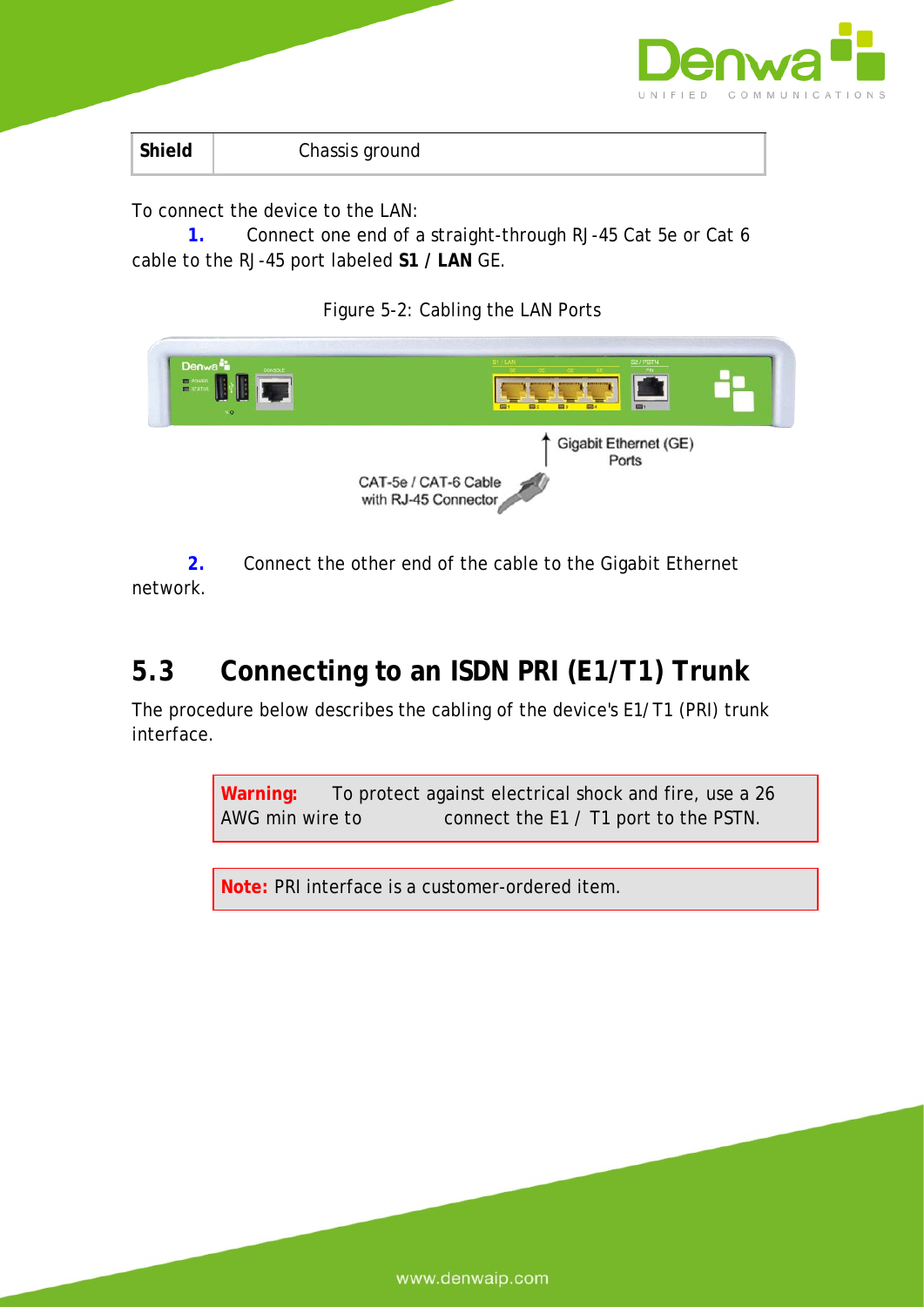

The RJ-48c trunk connector used in the cabling is wired according to the figure below:

Figure 5-3: RJ-48c Connector Pinouts for E1/T1

Ø To connect the E1/T1 trunk interface:

**1.** Connect the E1/T1 trunk cable to the device's E1/T1 port. **2.** Connect the other end of the trunk cable to your PBX/PSTN switch. Figure 5-4: Cabling E1/T1 Port

### **5.4 Connecting the Serial Interface to a PC**

The device provides an RS-232 serial interface port on its front panel. The serial cable adapter used for connecting the RS-232 interface is shown below: Figure 5-5: RS-232 Cable Adapter

| DB-9 Female    | <b>RJ-45</b>   |
|----------------|----------------|
| 8              | 1              |
| 6              | $\overline{2}$ |
| $\overline{2}$ | 3              |
| 5              | $\overline{4}$ |
| 5              | 5              |
| 3              | 6              |
| $\overline{4}$ | 7              |
| 7              | 8              |

Table 5-2: DB-9 to RJ-45 Serial Cable Connector Pinouts

To connect the device's serial interface port to a PC:

**1.** Connect the end of the cable providing the RJ-45 connector to the device's serial port located on the front panel, labeled **CONSOLE**. Figure 5-6: Cabling Serial Port

**2.** Connect the other end of the cable providing the 9-pin DB connector to the COM RS-232 communication port on your computer.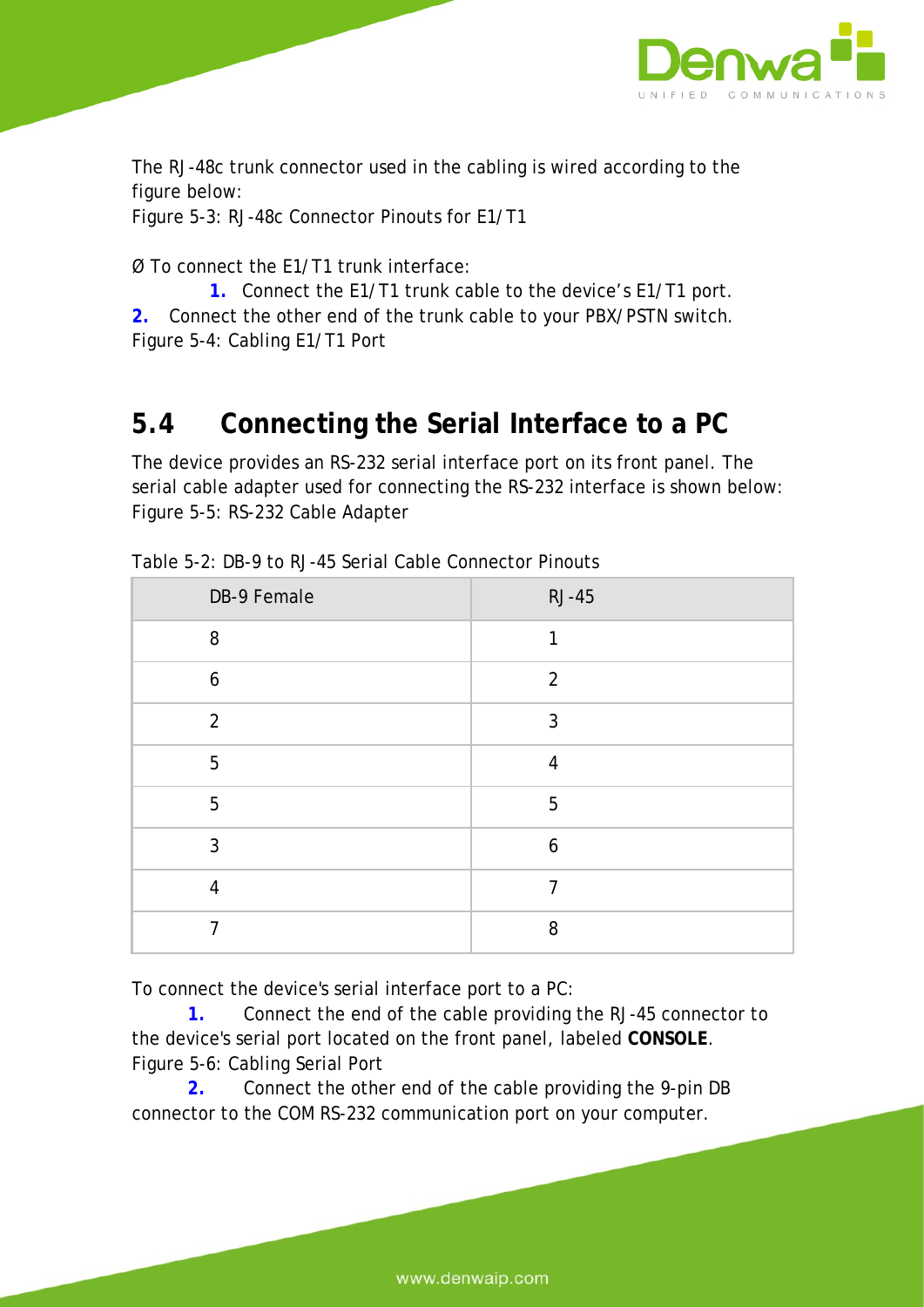

### **5.5 Connecting a USB Storage Device**

The device supports USB storage capabilities, using an external USB hard drive or flash disk (disk on key) connected to the device's USB port. The storage capabilities are configured through CLI and include the following:

- Saving network captures to the USB
- Updating the device's firmware from the USB
- Updating the device's configuration from the USB
- Saving the current configuration to the USB

To connect the USB storage device:

● Connect the USB storage device to one of the USB ports located on the front panel.



### Figure 5-7: Connecting a USB Storage Device

**Note:** Only a single USB storage (formatted to FAT/FAT32) operation is supported at any given time.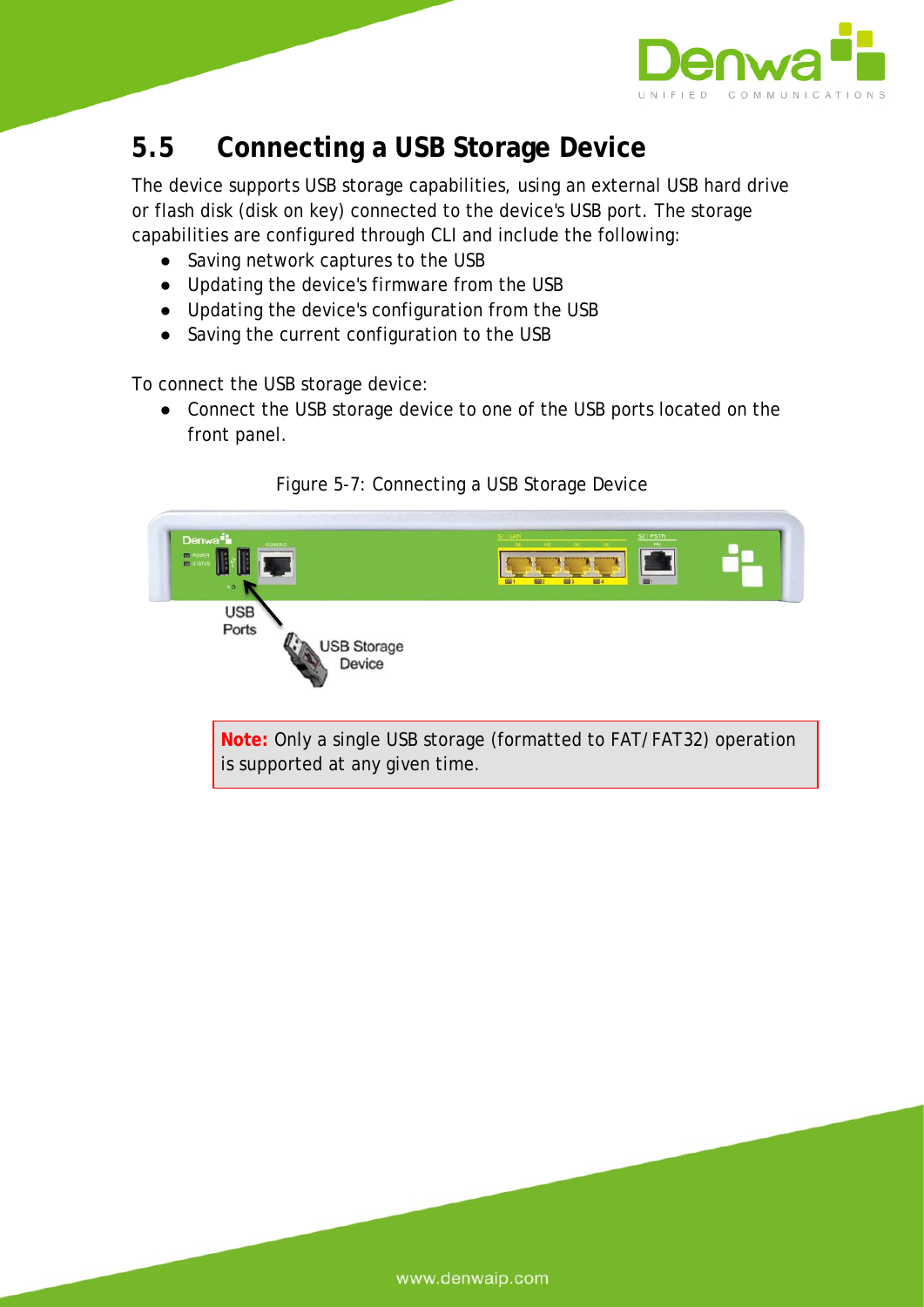

## **5.6 Connecting to the Power Supply**

The device receives power from a standard alternating current (AC) electrical outlet. The connection is made using the supplied AC power cord. Table 5-3: Power Specifications

| Physical<br>Specification | Value                                           |
|---------------------------|-------------------------------------------------|
| Input Voltage             | Single universal AC power supply 100 to<br>240V |
| <b>AC Input Frequency</b> | 50 to 60 Hz                                     |
| <b>AC Input Current</b>   | 0.8A                                            |
| Max. Power<br>Consumption | <b>20W</b>                                      |

| Warnings:                                                                     |
|-------------------------------------------------------------------------------|
| The device must be connected to a socket-outlet providing a<br><b>Service</b> |
| protective earthing connection.                                               |

Use only the AC power cord that is supplied with the device.